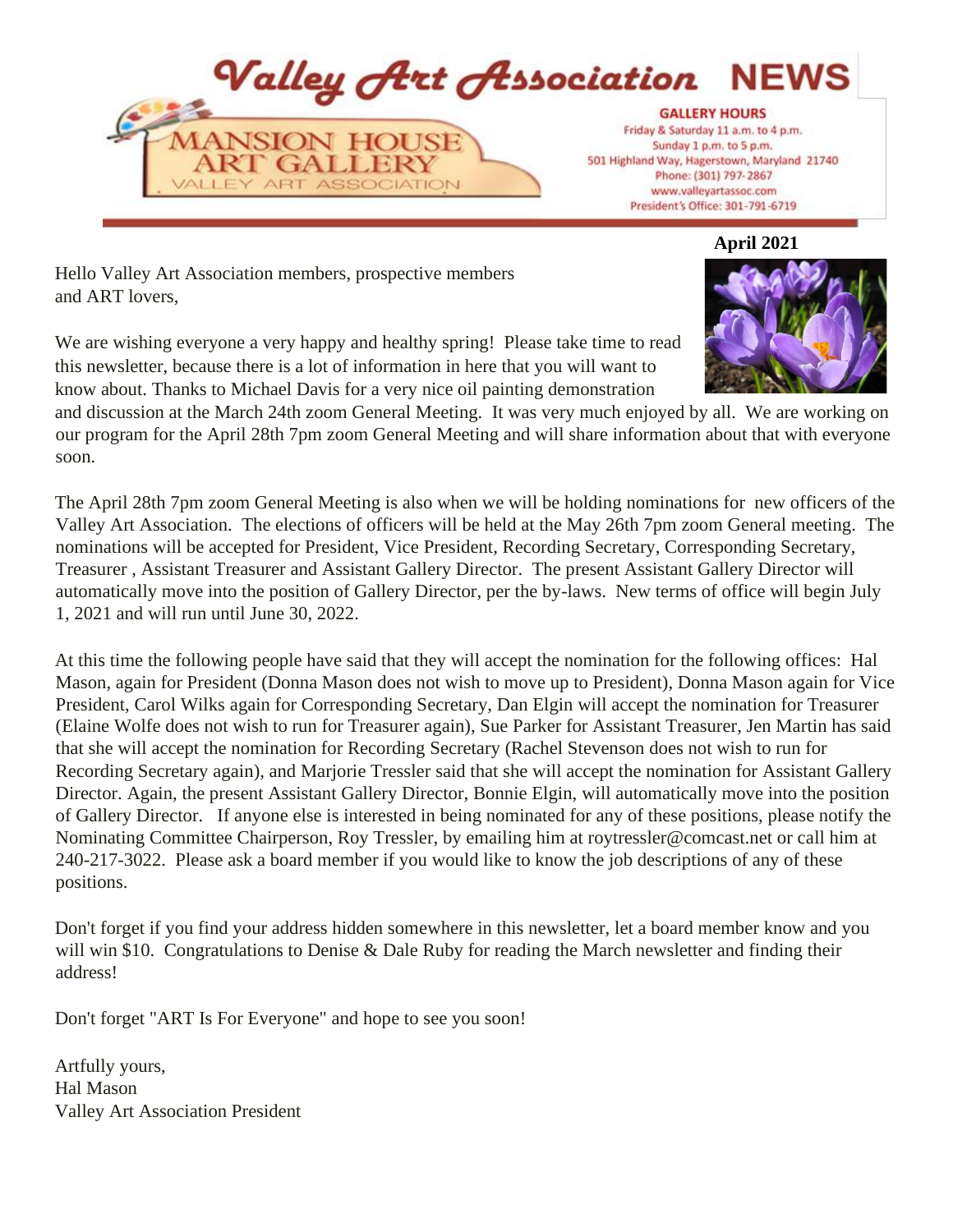|  |  | 2021 North Gallery Shows |  |
|--|--|--------------------------|--|
|--|--|--------------------------|--|

| <b>Month</b>                               | <b>Title/Exhibitor</b>                                                                          | <b>Drop Off Dates</b>     | <b>Opening</b> | <b>Closing</b>   | <b>Pick Up Date</b> |
|--------------------------------------------|-------------------------------------------------------------------------------------------------|---------------------------|----------------|------------------|---------------------|
| <b>April</b>                               | Oil and Water*<br><b>Janie Moltrup</b>                                                          | <b>March 29-31</b>        | April 2        | April 25         | <b>April 26-30</b>  |
| <b>May</b>                                 | <b>Favorite Pets</b>                                                                            | <b>April 25-26</b>        | April 30       | May 30           | May 31              |
| June/July                                  | <b>Summer's Dream</b>                                                                           | <b>May 30-31</b>          | June 4         | July 31          | August 1-2          |
| August                                     | <b>Driven to Abstraction</b>                                                                    | July 30-August 1          | August 6       | <b>August 29</b> | <b>August 30-31</b> |
| <b>September</b>                           | Ann Williams'<br>Garden                                                                         | <b>August 30</b>          | September 3    | September 26     | September 27-30     |
| <b>October</b>                             | Three Gals and a Guy<br>(Hal and Donna<br><b>Mason, Carol Miller,</b><br><b>Marilyn Eavey</b> ) | September 27-30           | October 1      | October 31       | November 1          |
| <b>November</b>                            | <b>Memories</b><br><b>Disappearing</b>                                                          | October 31-<br>November 1 | November 5     | November 28      | November 29-30      |
| <b>December</b><br><b>2021January 2022</b> | <b>Winter Wonderland</b>                                                                        | November 28-29            | December 3     | December 31      | January 2-3         |

**\*Waynesboro Studio Arts Club group show - workshop students of David Good and Fritz Biggs**  *Additional note: Mansion House Sitters can contact Donna Mason if they need a review of any Mansion House sitting procedures.*

# **2021 ART IN THE HALLWAY Meritus Health Center**

| <b>Month</b>     | <b>Name</b>                |
|------------------|----------------------------|
| April            | <b>Carol Wilks</b>         |
| <b>May</b>       | Carol Gwinn & Bonita Conry |
| June             | Victoria Baker             |
| <b>July</b>      | <b>Chris Shingler</b>      |
| <b>August</b>    | <b>Jeff Jones</b>          |
| <b>September</b> | <b>Donna Bingaman</b>      |
| October          | Carol A. Wolfensberger     |
| <b>November</b>  | <b>Nicole Troup</b>        |
| <b>December</b>  | <b>Denny Bingaman</b>      |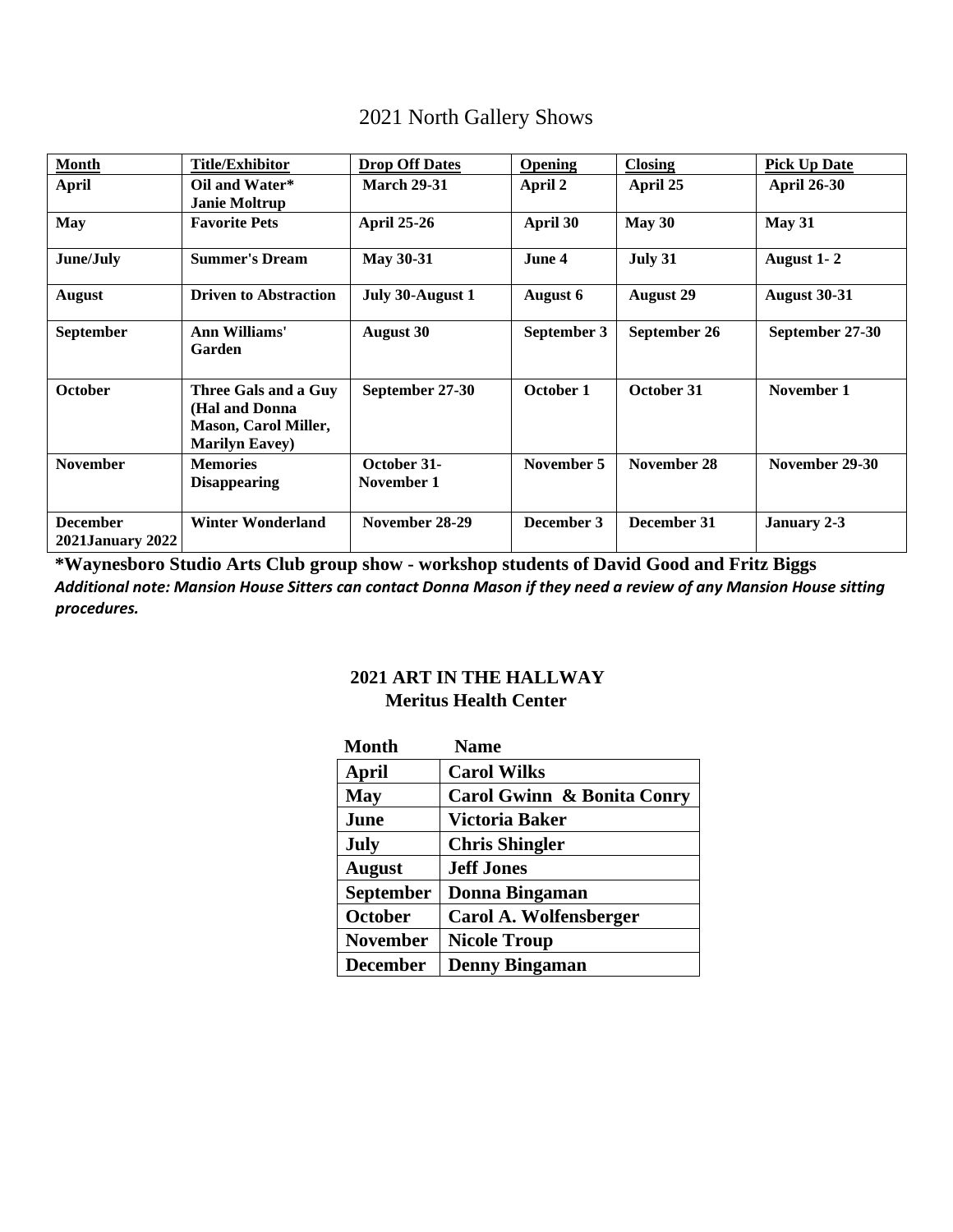# **Member News and Activities**

**Please do consider serving on the board or on a committee. We would welcome all of your ideas, advice and help anytime! Valley Art is only as strong as its members, and we do appreciate each one of you!** 

**Members, if you haven't paid your dues that were due in July 2020, please do so as soon as you can, so that you will continue receiving your newsletter, and so that you can participate in upcoming Valley Art events, such as the Mansion House members' shows in the North Gallery. In addition, as a member you can be featured on VAA's Facebook page https://www.facebook.com/ValleyArtAssociation.Hagerstown.Md as " member of the month". Or you can have any other information posted about your outside art exhibits, classes and other art activities. Just contact VAA's Facebook editor, Jen Martin. (see inside for her contact info).** 

#### **DID YOU KNOW…?**

#### **Dick Blick Icon on the VAA Web Page**

If you are buying art supplies from Dick Blick, and go to the Dick Blick web site by clicking on the Blick link on the VAA web site, VAA 8511 Wilderness Way will receive a commission of 10% on your total order. There is no difference in cost to you, and it is "free" money to VAA. Blick pays this to VAA for the privilege of advertising on our web site. (Note that this payment will only occur when you use the VAA link; otherwise, Blick will not not connect your order to VAA.)

### **Valley Art is now being added to the Cultural Trail. There will also be new plaques at locations around the park including at the Mansion House.**

**Valley Art will now be featuring our members on Facebook! If you are interested in being the "Featured Valley Art Association Member" on Valley Art Association's Facebook page, have an album with up to a maximum of 5 photos of your work, or if you have any other information posted about your outside art exhibits, classes and other art activities, please email editor, JEN MARTIN at jenmartin72@outlook.com and she will be glad to work with you about your feature. Other VAA FB editors are : Sue Parker at scp2art@gmail.com, Carol Wilks at cawilks44@gmail.com, and John Mullican at johnnmullican@gmail.com. They are available to post other articles of interest to members on FB as well.** 

**Please visit our partner in the arts, the Washington County Arts Council, Inc. either in person at 34 S. Potomac St., Hagerstown, Md 21740, Phone number (301) 791-3132, <http://www.washingtoncountyarts.com/> [o](http://www.washingtoncountyarts.com/)r Washington County Arts Council, Inc. on Facebook.** 

### **Figure-Drawing Sessions**

Tentatively, live figure-drawing sessions at the Mansion House will recommence in May. A number of interested artists will have been fully vaccinated, so we will be complying with regulations regarding small groups meeting indoors. A separate email regarding the dates/times for May - June sessions will be sent to the Valley Art membership in April. Online sessions are available through the DC Art Models Collective: a weekly schedule of these sessions is detailed through their website dcartmodelcollective.com. Subscribe for their weekly update via the website or emailing **dcartmodelcollective@gmail.com**. Wonderful selection of models and options, very well organized, price of sessions \$7/1 hour, \$14/2 hours, \$20/3 hours.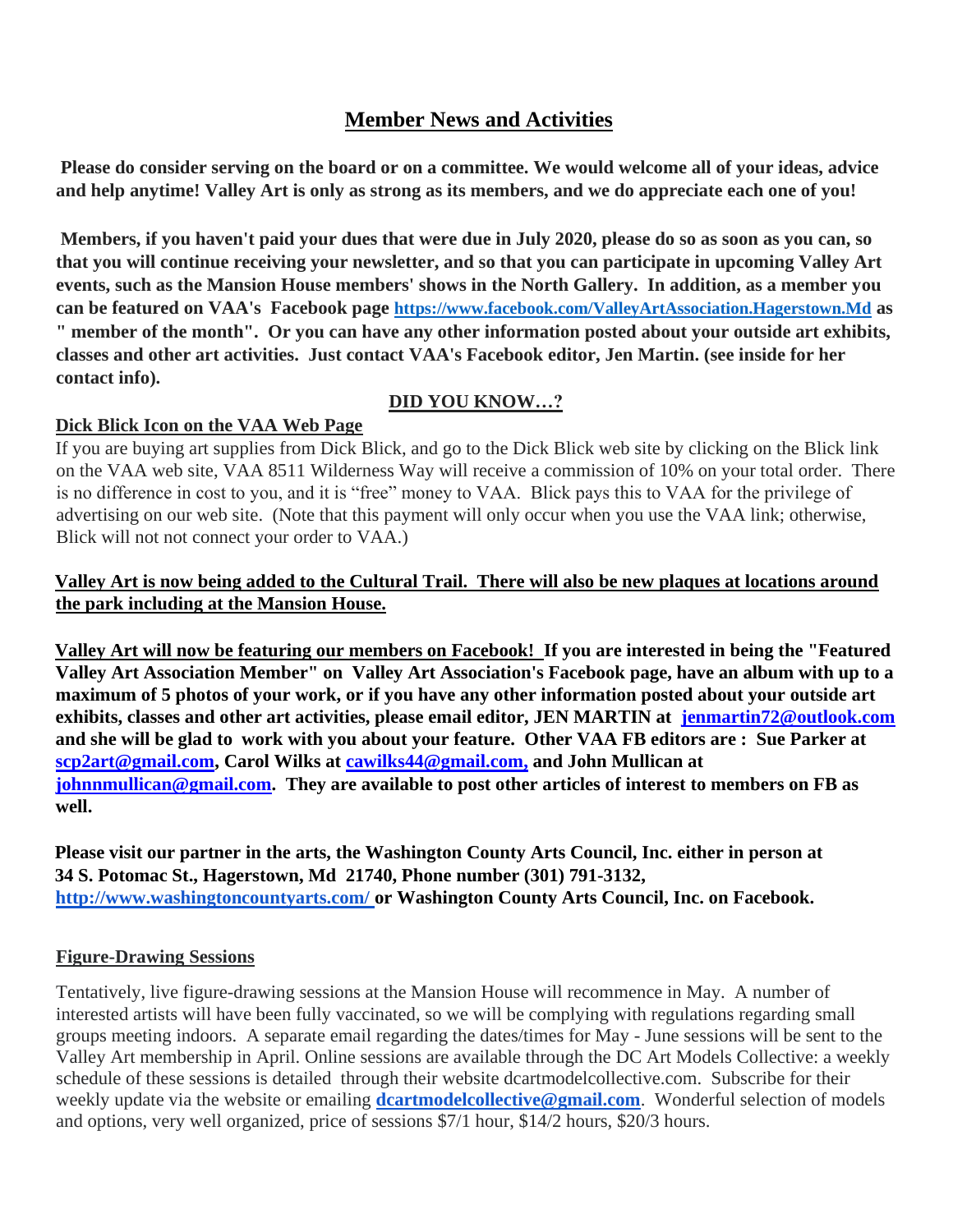### **Live Summer Workshops:**

**Acrylic Glazing Workshop with David Bottini** Thursday, June 17, 2021, six hour workshop from 10 - 4.

Cost \$70 for VAA and Museum members, \$80 for non-members. Lunch included. To register and for details, contact Elaine Wolfe at **[valleyartinfo@gmail.com](mailto:valleyartinfo@gmail.com)** or call 304-261-9583. Working from direct observation of landscape in the park and using the lovely outside porches of the Mansion House. Learn from a master of the acrylic glazing process who is a generous, kind and expert teacher.

### **Two-day Portrait Workshop with Michael Davis (Live Model)**

Monday-Tuesday, July 26 - 27, 2021, twelve-hour workshop from 10:30 to 4:30. Cost: \$140 for VAA and Museum members, and \$160 for non-members. Lunch is included in the workshop fee. There is an additional model fee of \$20. This is an in-depth opportunity for close observation and practice of the portrait process from initial sketch, composition, underpainting, and layering techniques. To register and for details, contact Elaine Wolfe as above.

### **Lynn Ferris Watercolor Classes**

Lynn Ferris has scheduled six weeks of watercolor classes at the Mansion House during July-August. These classes are currently booked with members who had signed up in 2020 for these classes, which were canceled because of the pandemic. If spaces open up, this information will be emailed to the membership.

### **Zoom Classes and Online Mentoring and Other Resources**

### **Drawing the Child Portrait with Nicole Troup using Charcoal Pan Pastel Techniques**

April 1, 8, 15 Cost \$110 Thursday evening Zoom classes, 7:00 - 8:30 PM Her website contains information and links to a wide range of teaching opportunities for groups, online mentoring and also private lessons live or online. Critiques will take place in the beginning of each class and through email correspondence. Registration/details here: **<http://www.nicoletroupmasterpiece.com/workshops>** or email **nfntroup6@gmail.com** or 717-331-1003

**Michael Timothy Davis 2021 Art Renewal Center Award Winner with still life, "Art of the Imagination" "Creating The Still Life"** Online classes, \$35 per 3 hour session. Classes will be started once the minimum number of artists is reached. For details and to register, contact Elaine Wolfe at **valleyartinfo@gmail.com** or 304- 261-9583.

**Painting Best Practices** Excellent online resource for technical paint handling (problem resolution/primer/varnish, paint-making, etc.) classes can be found at this website. Some classes are free, others \$35. Just click on the following link**: http://paintingbestpractices.com**

# **Hans Guerin and his artist wife, Beth Loiselle**

Offering Online Mentoring: see their websites for details at hansguerin.com and bethedeloiselle.com.

# **The New Masters Academy. Another resource for poses/models online:** The website is **http://www.nma.art/.**

# **Call for Entries**

The Schuler School cordially invites you to enter paintings, drawings and sculpture for their annual From Fur to Feathers Contest and Exhibition. There will be a digital show online and also a limited physical show. Online show deadline April 3, live show April 5. Great chance to have your animal or bird artwork seen by a worldwide audience. Please go to the Schuler School website for further instructions and application forms, or if you have other questions: 410-685-3568, **http://www.schulerschool.com** or email to **schulershow@gmail.com**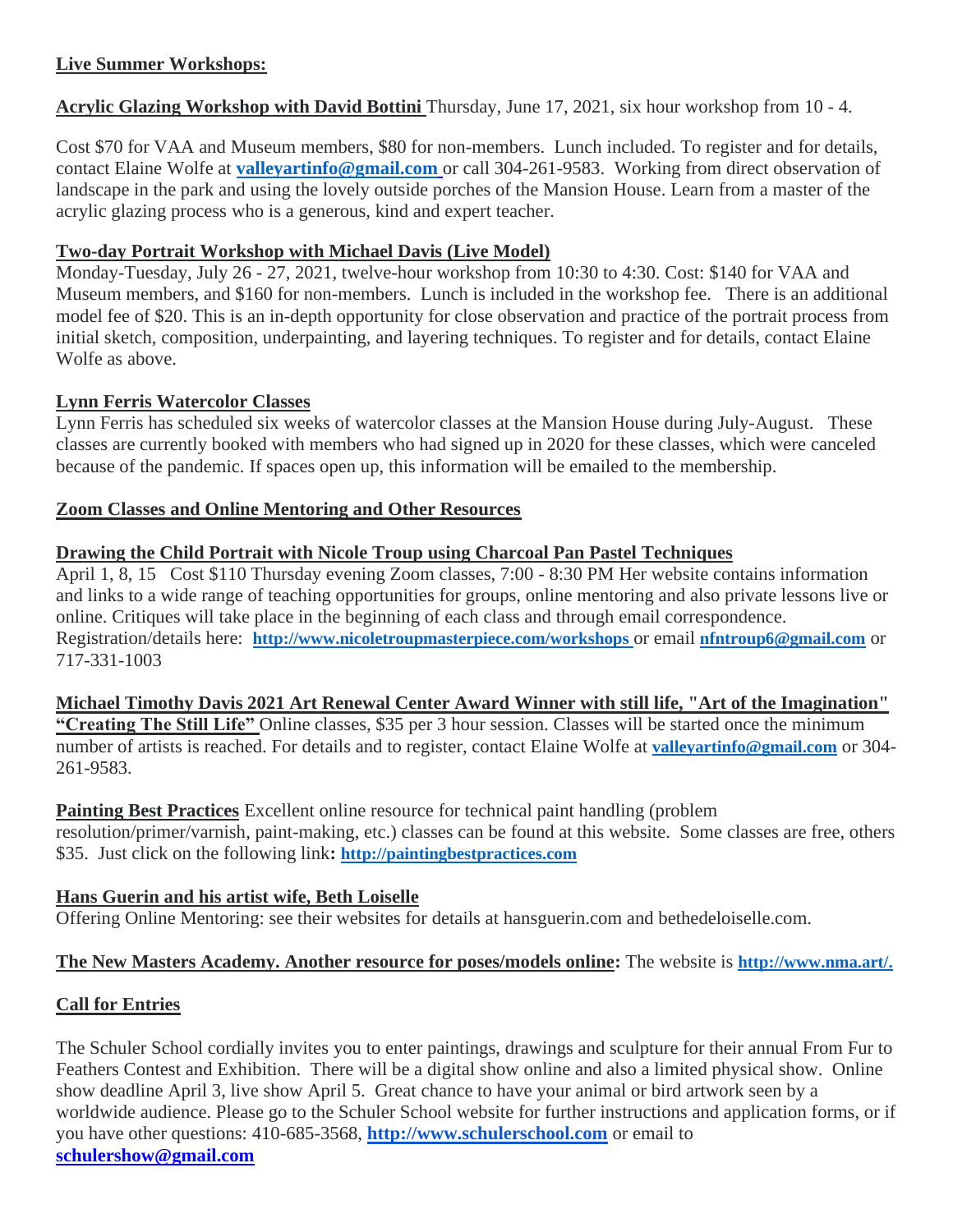**DISTRICT Arts, Frederick, MD: "Ordinary Objects, Extraordinary Times"** Ajuried themed exhibition of works that reflect changes made in the past year. Any 2-D or 3-D work created within the past year is eligible. Submissions accepted until April 12. Show is from May 5 through 30. For details, go to website **districtarts.com**, or email **info@DistrictArts.com** or 301-695-4050.

### **Member Activities**

### **Washington Post Article, by Mark Jenkins, on March 19**

In this article about the print show, "Relief, currently at the Pyramid Atlantic Art Center", spotlighting the work of 15 artists from across the country, is packed with meticulously etched whimsies and reveries, mostly based on the natural world. Mr. Jenkins speaks of the work of Valley Art Association member, Dee Henry in this show: Dee Henry's "1976 Version 2," actually printed from jeans she wore to high school that year. Henry's is personal, inventive and pretty funny. Relief Through April 4 at Pyramid Atlantic Art Center, 4318 Gallatin St., Hyattsville. Online through April 10 at Ink It.

### **Current and Future Exhibitions**

# **The Museum of Shenandoah Valley**

The Museum of Shenandoah Valley in Winchester, VA, until August 8, 2021: Norman Rockwell's America from the National Museum of American Illustration, Newport, RI, including original works spanning six decades along with the Four Freedom posters and vintage Saturday Evening Post covers **www.themsv.org**

### **The Washington County Museum of Fine Arts**

The Cumberland Valley Artists and Photographers Exhibitions are on display until April 4th. Photographer, Evan Perkins, with "Heron, Taking Flight" won the **Valley Art Association Award**. This 2021 award honors our members whose love of art and whose contribution to the Association have enriched the organization and the community: *Elizabeth Altman, Michael Cresswell, Karen Gelsleichter, Carole Harding, Melanie Shoemaker and Gordon Sanders.* Valley Art members whose work is in the Cumberland Valley exhibitions are: **Photographers Exhibition** - new member, Ryan Wilson **Artists Exhibition** - Phillip Grove (past member), Dee Henry, Guy Kuhn and Elaine Wolfe (2nd Place Juror Award).

# **Monterey Pass Battlefield Park and Museum**

"First Annual Monterey Pass Art in the Park!" will be held July 17, 2021 from 10:00 am to 5:00 pm at our park in Blue Ridge Summit, Pennsylvania. Artist and artisan participants will show and sell their work to our guests, and all who attend will enjoy music and food. Registration and attendance for the event is free. Participants will be assigned locations on a first-come-first-serve basis. More details will follow on registration, and will be posted at [montereypassbattlefield.org](http://montereypassbattlefield.org/) and our social media sites. Questions can be directed to **[montereypassbattlefield@gmail.com](mailto:montereypassbattlefield@gmail.com)**. Save the date - July 17th. See you there.

### **The Louvre**

The Louvre has been working on expanding its online database to include ALL of its artworks. Their database now holds 482,000 artworks, three-quarters of which are already labelled with information and pictures. Included are not only the works on public display but also the works in storage, and those in storage at the new state-of-the-art facility at Lieven. Now we may all explore: **http://collections.louvre.fr/**

**Metropolitan Museum** is showing "Graphic Imagination" for those who wish to see a rich show of graphic work by Goya: you may join in the virtual reception without charge by going to **[http://www.metmuseum.org](http://www.metmuseum.org./)**. It is also available via Facebook and YouTube (no login required).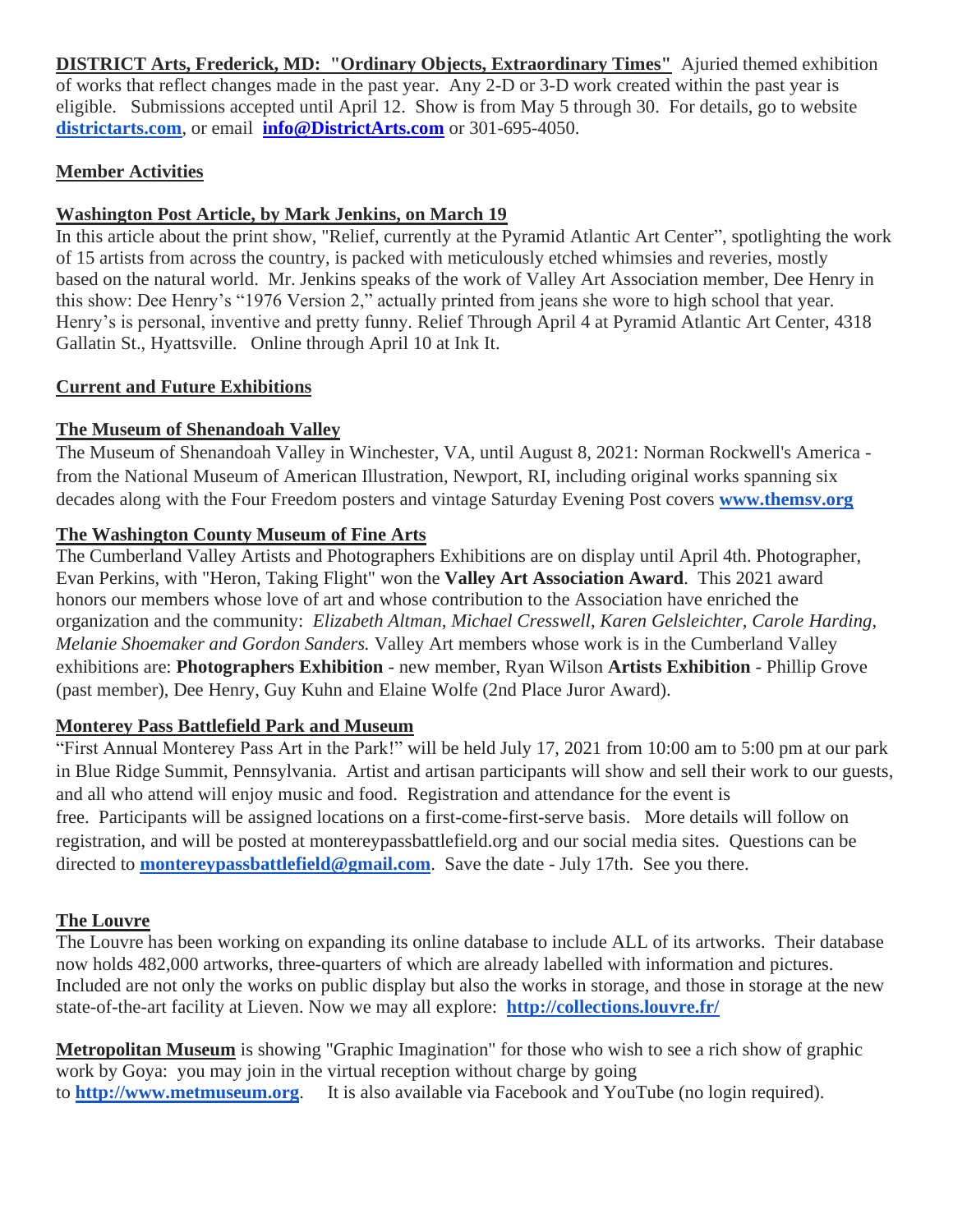### **Message from Our Historian**

Should you have any art-related articles, notices of awards, photos or other information that you feel is pertinent to the VAA and your artistic endeavors, please leave them at the Mansion House Gallery desk. Place your name and date upon the item and I will enter them into the VAA archives. Please leave clippings, photos, information or other appropriate items that you would like to have placed into our archives at the Mansion House Gallery desk. Please place your name and the date of the event unto the item. Thank you for your help. In addition, I urge you to take advantage of this opportunity to participate and help shape the VAA's history by using ZOOM, the newest VAA tool. Hope to see your smiling faces soon! Roy Tressler

Historian

**42 West Arts Gallery Fine Arts and Crafts 42 West Main Street is open for business!** Fridays 4-7 and Saturdays 10am-4pm Come in and browse or make a purchase from local artists, and fine craftsmen. All work is handmade by local artisans. Classes are temporarily on hold because of Covid 19. They are hoping to resume as soon as possible. Guest Artists are Evie Cook, whose work is in still life subjects, birds, animals and studies in oil painting; and Jean Harshman, whose subjects range from landscapes to florals and animals in watercolor, colored pencil and acrylics. Evie and Jean will be doing a two person featured artists' show for February. Patrick Schlee will return to play music as well.